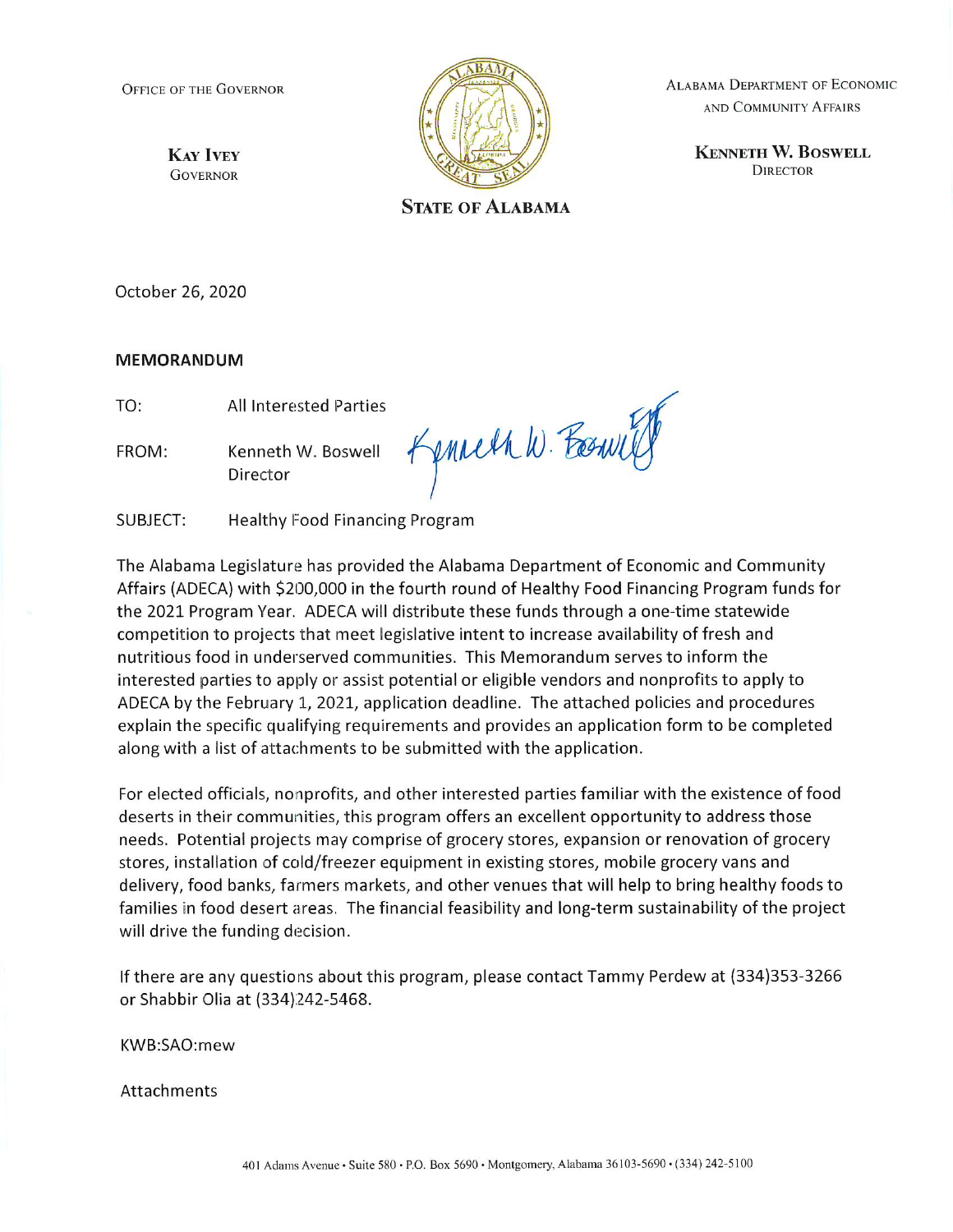# **Healthy Food Financing Program Alabama**



 **Alabama Department of Economic and Community Affairs 401 Adams Avenue Suite 592 Post Office Box 5690 Montgomery, Alabama 36104 Telephone (334) 242-0492 [www.adeca.alabama.gov](http://www.adeca.alabama.gov/)**

**Applications are due February 1, 2021, by 5:00 pm.**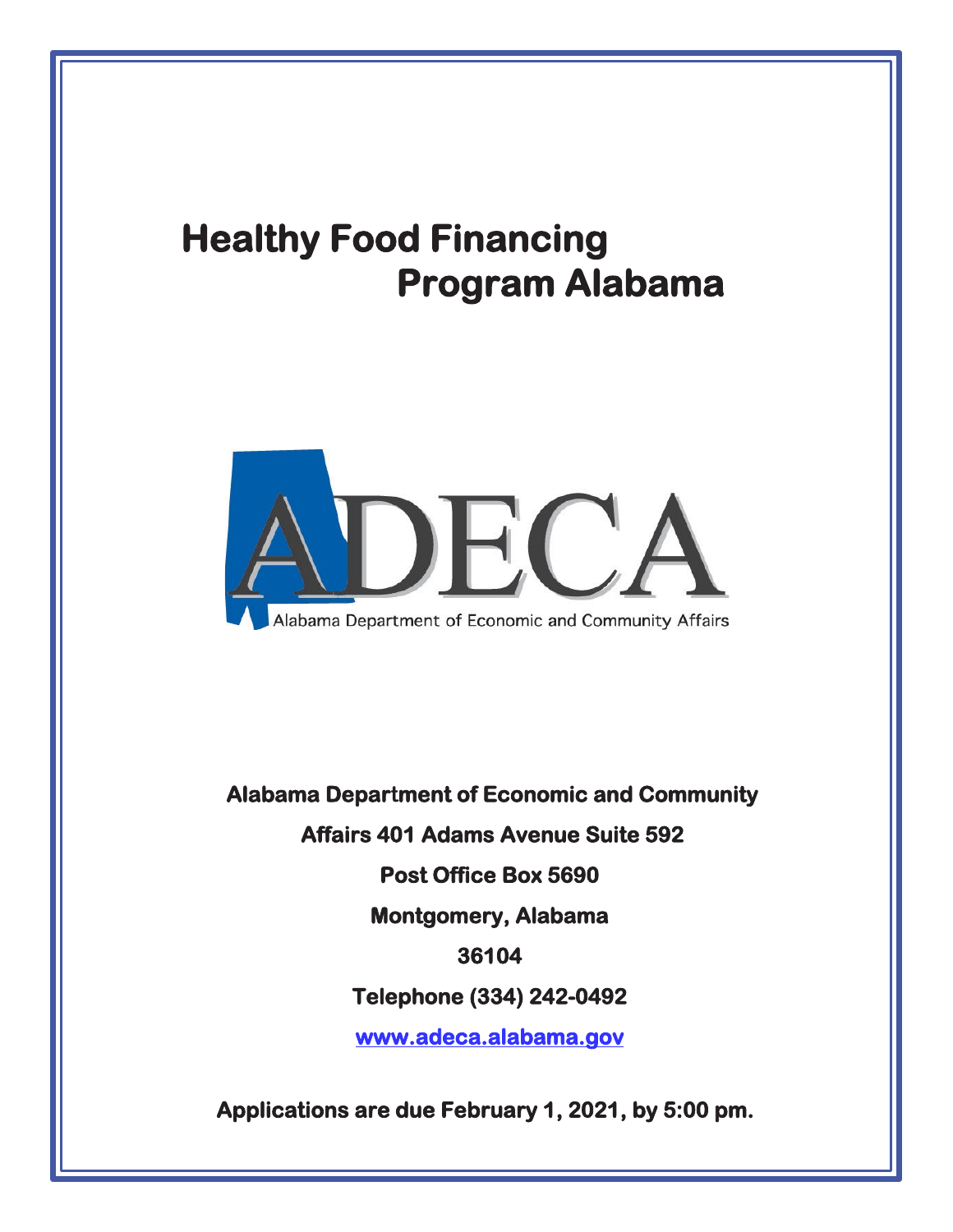### **Policies and Procedures HEALTHY FOOD FINANCING PROGRAM (PY2021)**

#### Purpose

The Healthy Food Financing Act of 2015 provided for the establishment of a statewide program to provide financing to retailers to open, renovate, or expand grocery stores in low and moderate-income areas to increase the availability of fresh and nutritious food, including fruits and vegetables, in underserved communities in Alabama. The Act further required the Alabama Department of Economic and Community Affairs (ADECA) to administer the Healthy Food Financing Program.

#### Definitions

"ADECA" means the Alabama Department of Economic and Community Affairs, a state agency designated by the Act to administer the Healthy Food Financing Program.

"Financing" means loans or grants.

"Grocery Store" means a for-profit or nonprofit self-service retail establishment that primarily sells meat, seafood, fruits, vegetables, dairy products, dry groceries and household products and includes other healthy or fresh food retailers/vendors.

"Low Income Area" means a census tract, as reported in the most recent decennial census, that has a poverty rate of at least 20 percent or in which the median family income does not exceed 80 percent of the greater of statewide or metropolitan median family income.

"Moderate Income Area" means a census tract in which the median family income is greater than 80 percent but less than 95 percent of the median family income for the state or metropolitan area.

"Underserved Community" means a census tract determined to be an area with low supermarket access by either the U.S. Department of Agriculture's Food Access Research Atlas or through a methodology adopted by another governmental or philanthropic healthy food initiative.

"Healthy Food Financing Fund" means the Fund comprised of federal, state, or private grants or loans, federal tax credits, or other type of financial assistance for the construction or expansion of grocery stores to expand access to fresh produce and other nutritious foods in underserved communities.

#### Healthy Food Financing Fund

The Healthy Food Financing Fund (hereafter referred to as the Fund) is established to assist retailers with the construction or expansion of grocery stores to expand access to fresh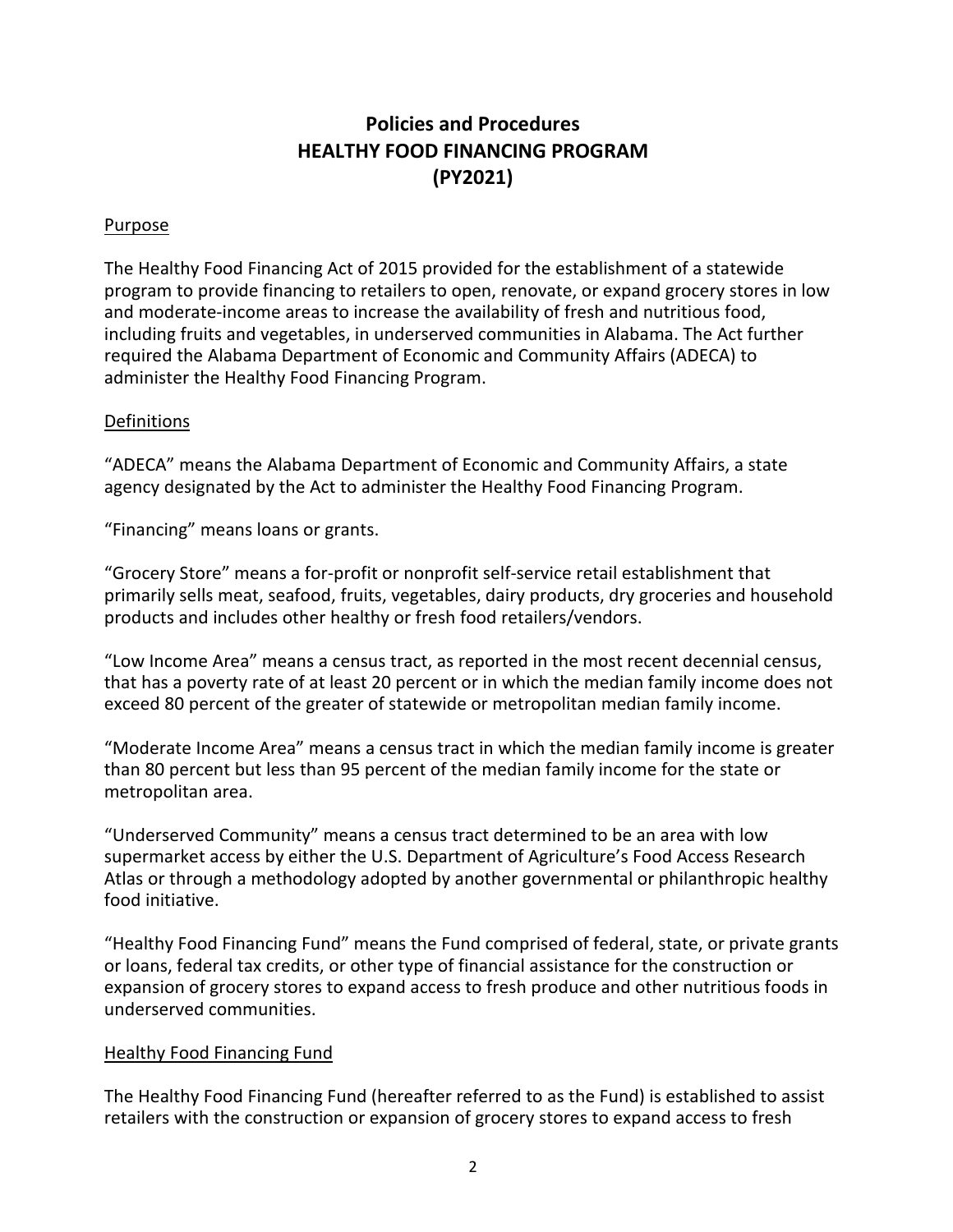produce and other nutritious foods in underserved communities. At least 25 percent of the monies in the Fund will be expended in the form of grants or forgivable loans. Also, up to 10 percent of the monies in the Fund may be used for administrative and operational costs.

The Healthy Food Financing Fund was capitalized with an initial allocation of \$300,000 from the Governor and the Legislature in 2018. An additional annual \$200,000 was provided for PY2019 and PY2020. In addition, ADECA encourages foundations and other governmental, nonprofit and philanthropic organizations to provide grants, contributions and donations as well as leverage, as much as possible, private investment.

| <b>Name</b>                                               | <b>City</b> | <b>Project Location</b>                                                                                | <b>Activity</b>                                                                                                                                  | <b>Amount</b> |
|-----------------------------------------------------------|-------------|--------------------------------------------------------------------------------------------------------|--------------------------------------------------------------------------------------------------------------------------------------------------|---------------|
| <b>Africatown Community</b><br>Development<br>Corporation | Mobile      | Africatown - also<br>serves Plateau and<br>several Mobile<br>neighborhoods                             | Provide site prep,<br>equipment upgrades, and<br>startup costs for an open<br>air market with vendor<br>booth rentals                            | \$50,000      |
| Chesteen's Family<br>Grocery                              | Cherokee    | Cherokee                                                                                               | Purchase initial stock and<br>repair/update equipment<br>for new grocery store                                                                   | \$50,000      |
| Children of the Village<br>Network, Inc. (COTV)           | Livingston  | <b>Sumter County</b>                                                                                   | Purchase cargo van for<br>mobile food pantry serving<br><b>Sumter County</b>                                                                     | \$25,000      |
| City of Birmingham                                        | Birmingham  | Birmingham                                                                                             | Establish a market stand<br>adjoining the BJCTA central<br>station                                                                               | \$50,000      |
| <b>Jones Valley Teaching</b><br>Farm                      | Birmingham  | Woodlawn High<br>School, Downtown<br>Birmingham                                                        | Construct permanent<br>produce stand with<br>equipment                                                                                           | \$17,850      |
| West Alabama Food<br>Bank, Inc.                           | Northport   | Hale, Greene,<br>Pickens, Sumter,<br>Bibb, Fayette, Lamar,<br>Marion and<br><b>Tuscaloosa Counties</b> | Purchase and retrofit a<br>truck with equipment to<br>make mobile grocery store                                                                  | \$47,150      |
| Wright's Markets Inc.                                     | Opelika     | Opelika                                                                                                | Purchase two refrigerated<br>delivery vehicles for Wright<br>2 U Online Shopping and<br>Delivery program                                         | \$60,000      |
| Tombigbee Development<br>Group, LLC                       | York        | 205 2nd Ave, York                                                                                      | Replace POS system and<br>two scales; repair<br>equipment, HVAC and<br>refrigeration; and purchase<br>stock for newly re-opened<br>Piggly Wiggly | \$40,000      |

Below is a listing of projects awarded to date: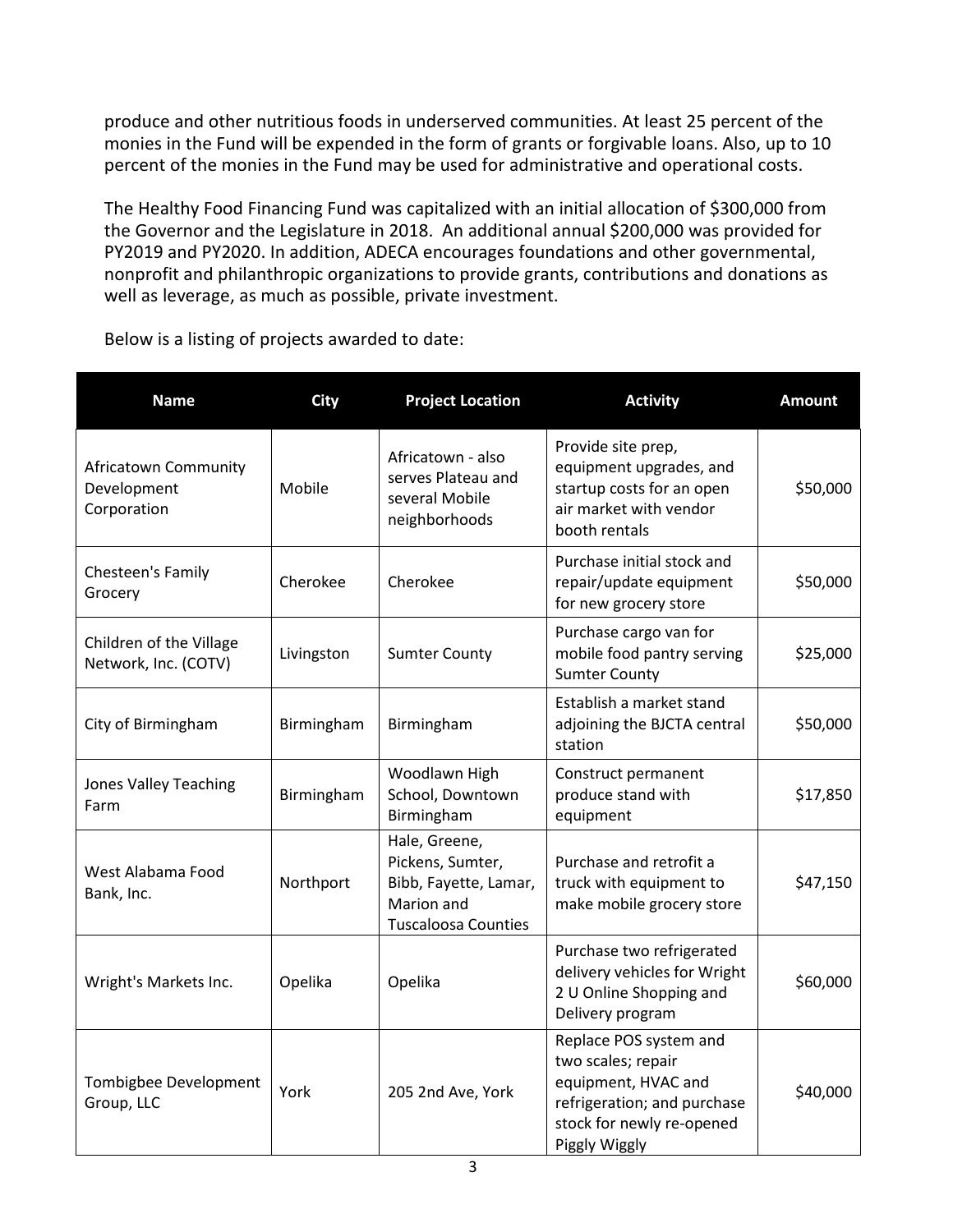| <b>Community Care</b><br><b>Development Network</b>                   | Birmingham         | Two lots on 3rd<br>Avenue South<br>between 78th Street<br>& 79th Street South<br>in Eastlake | Phase I of the Eastlake<br><b>Community Revitalization</b><br>Project which includes a<br>community garden                                                                                                                  | \$40,000  |
|-----------------------------------------------------------------------|--------------------|----------------------------------------------------------------------------------------------|-----------------------------------------------------------------------------------------------------------------------------------------------------------------------------------------------------------------------------|-----------|
| Phenix Food Service, Inc.                                             | <b>Phenix City</b> | 318 General Colin<br>Powell Parkway,<br><b>Phenix City</b>                                   | Upgrade existing food<br>distribution facility to<br>increase area by 23% and<br>healthy food by 120%                                                                                                                       | \$40,000  |
| Oakwood University dba<br><b>Healthy Campus 2020</b>                  | Huntsville         | 7000 Adventist Blvd.,<br>Huntsville                                                          | Develop a traveling<br><b>Farmers Market and Health</b><br><b>Education mobile unit</b>                                                                                                                                     | \$40,000  |
| Uniontown Superfoods,<br>LLC                                          | Uniontown          | 353 Water Ave,<br>Uniontown                                                                  | Renovate old clothing store<br>into a grocery store to<br>include equipment and<br>startup inventory                                                                                                                        | \$10,000  |
| Cahaba Medical Care<br>Foundation                                     | Centreville        | 195 Hospital Drive,<br>Centreville                                                           | <b>Renovate Community</b><br>Center to include<br>commercial kitchen,<br>expanded food pantry, and<br>addition of a teaching<br>kitchen                                                                                     | \$10,000  |
| Montgomery Area Food<br><b>Bank</b>                                   | Montgomery         | 521 Trade Center<br>Street, Montgomery                                                       | Renovate and equip two<br>new warehouses (in<br>Montgomery and Selma) to<br>store produce and other<br>food to distribute to local<br>food banks in 35 counties                                                             | \$100,000 |
| Project Hopewell Inc.                                                 | Birmingham         | 4817 Jefferson<br>Avenue, Birmingham                                                         | Purchase equipment to<br>update the existing kitchen<br>to better serve Senior<br>Citizens and children<br>through the existing<br><b>Nutrition Program</b>                                                                 | \$100,000 |
| Central Alabama<br>Regional Planning and<br>Development<br>Commission | Montgomery         | 430 S Court St,<br>Montgomery                                                                | Provide funds for planning<br>and implementing the 4th<br>Annual Healthy Foods,<br><b>Healthy Economics Summit</b><br>that educates and trains<br>farmers, officials, economic<br>developers, etc.,<br>throughout the state | \$20,000  |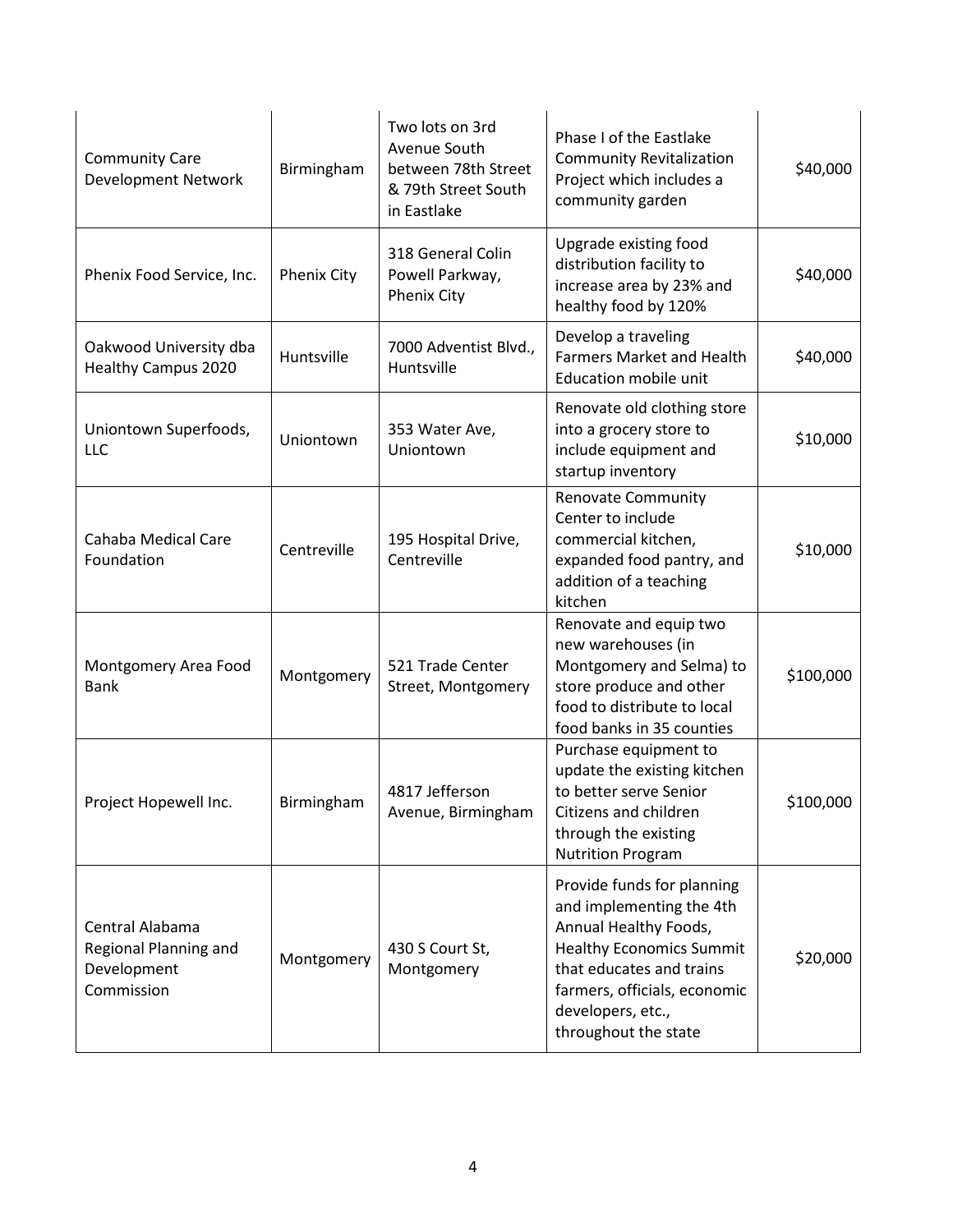#### Administration and Guidelines

As soon as the PY2021 program is in place, ADECA will start receiving applications for assistance. ADECA through websites and other means will reach out to nonprofits, CDFIs, local governments and other interested parties to work with existing or potential grocery vendors to identify the needs for healthy foods in underserved communities [\(http://adecagis.alabama.gov/cmvmaster/viewer/index.html\)](http://adecagis.alabama.gov/cmvmaster/viewer/index.html) and develop projects to serve those needs. Depending upon the size and nature of the projects, multiple sources of funds may be necessary. The Small Business Development Centers may also become useful in assisting and developing viable projects.

ADECA's assistance will be in the form of grants or forgivable loans and will be in the amount and for the purposes necessary to carry out the project for for-profit businesses. ADECA's assistance will be up to 50 percent of the project cost. The ceiling will be generally limited to \$50,000 per project unless the project has significant reach and scope.

The projects will be submitted through a formal application process and must meet eligibility requirements as follows:

- 1. Financing request must be for construction of new grocery stores, renovation or expansion of stores, infrastructure upgrades, or other such activities that improve the availability and quality of fresh produce and other healthy foods.
- 2. An applicant may be a for-profit, non-profit, or governmental entity.
- 3. The project must be in a low or moderate-income area and must serve an underserved community.
- 4. The applicant must demonstrate the capacity to successfully implement the project and further demonstrate that the project will be economically self- sustaining.
- 5. If debt is involved, the proforma shall demonstrate ability to repay debt.
- 6. For grocery stores, at least for a period of five years, applicant agrees to allocate no less than 30 percent of retail space for the sale of perishable foods including fresh or frozen dairy, fresh produce, whole grains, fresh meats, poultry and fish.

As much as possible, the project must hire local residents.

Healthy Food Financing Funds can be used for following purposes:

- 1. Site acquisition and preparation
- 2. Construction and build-out costs
- 3. Equipment and furnishing
- 4. Workforce training and security
- 5. Pre-development costs such as market studies and appraisals
- 6. Energy efficiency measures
- 7. Working capital for first-time inventory and startup costs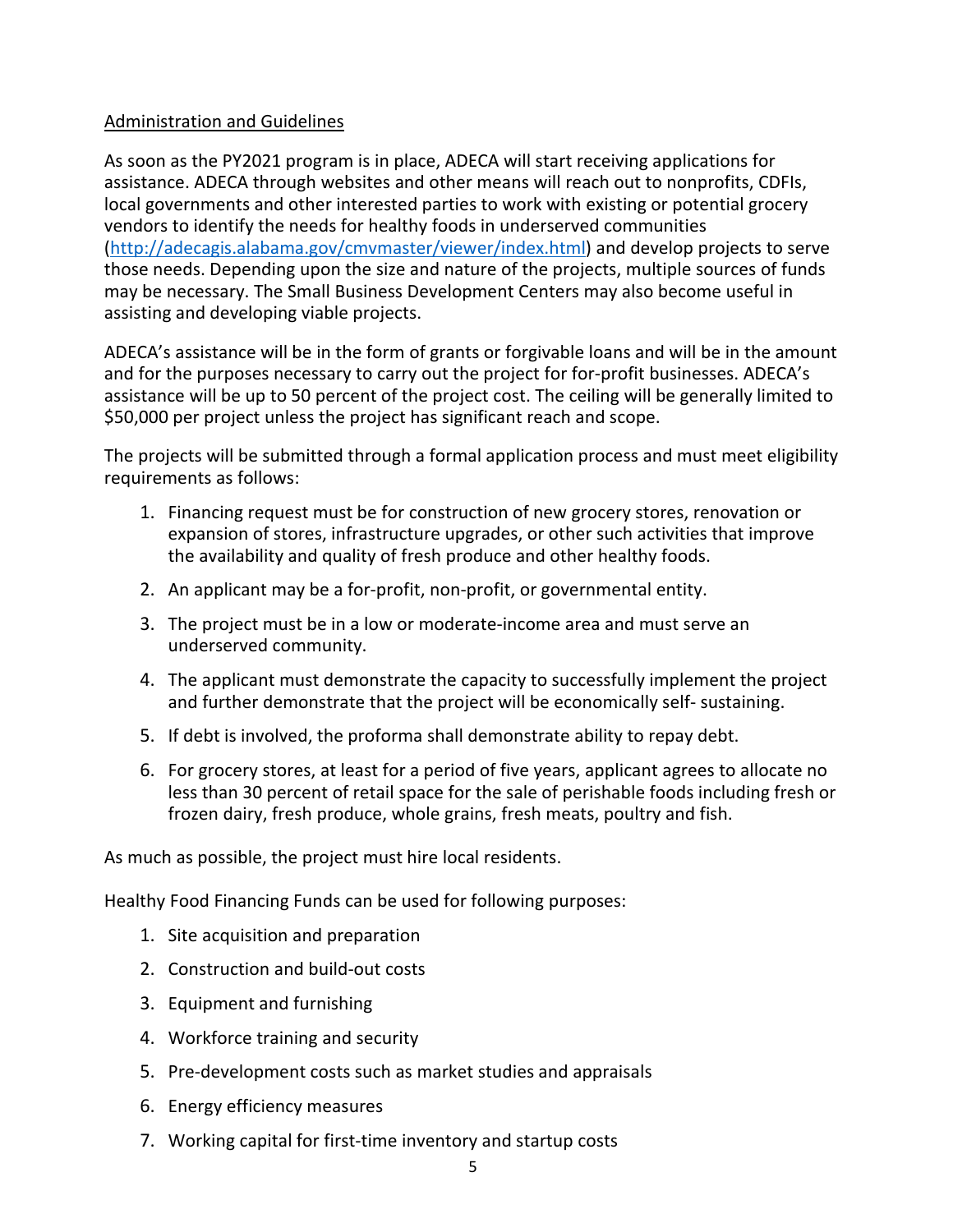The project financing decision will include the following considerations:

- 1. Level of need in the area
- 2. Degree to which the project requires an investment of public financing
- 3. Degree to which the project will have a positive economic impact including new or retained jobs for local residents
- 4. Degree to which the project will participate in state and local health department initiatives to educate consumers on nutrition and healthy eating habits

ADECA Director may provide a waiver from any requirements or ceilings when so warranted to impact the program's effectiveness and sustainability.

The applicant for ADECA assistance must complete the attached application form and enclose the following information:

- 1. Business Plan
- 2. Financial statements for last 3 years
- 3. Tax returns for the last 3 years
- 4. Personal financial statements
- 5. Evidence of commitment for other sources of funds
- 6. Articles of Incorporation, if applicable

All projects receiving assistance from ADECA will be subject to monitoring and accountability requirements.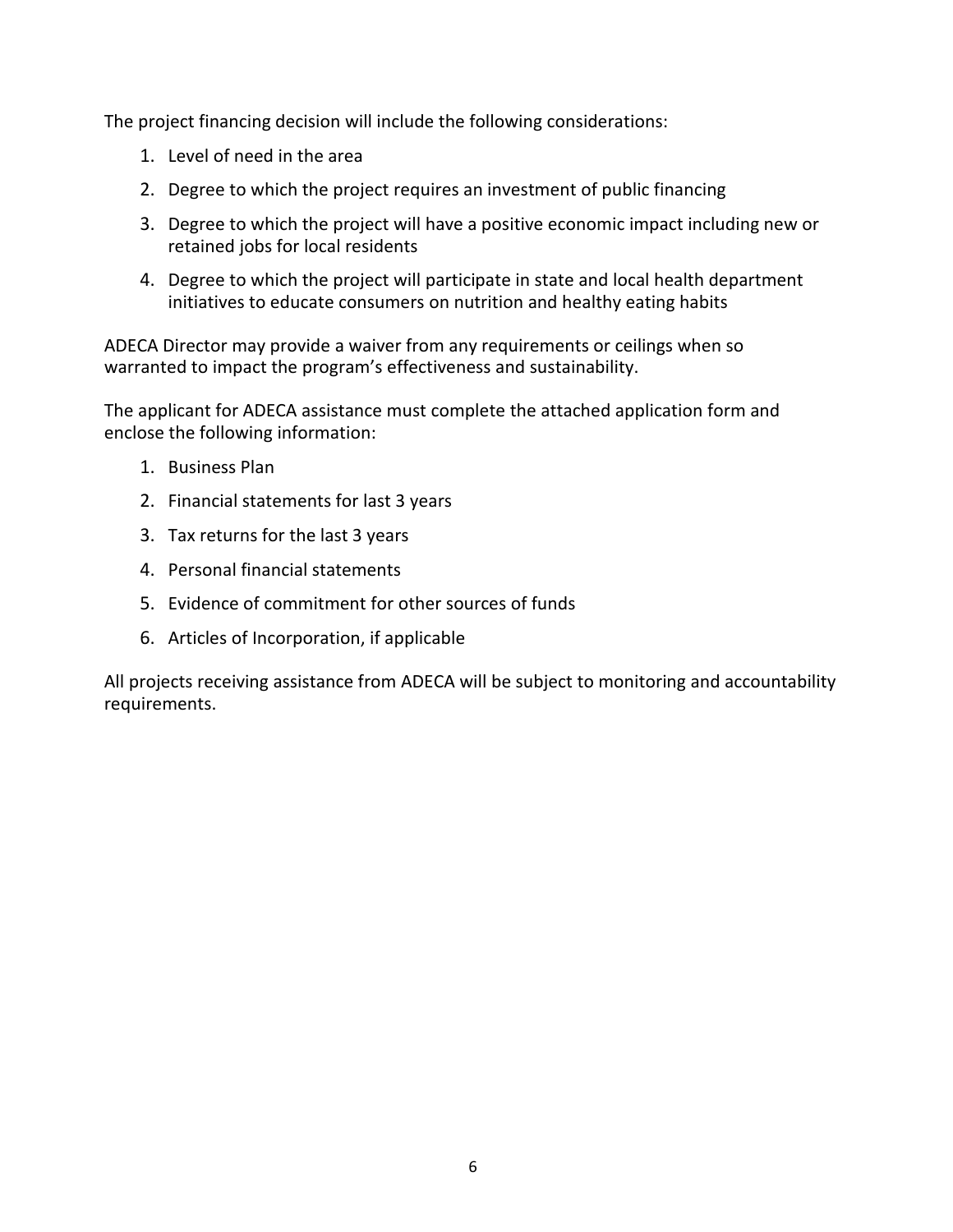

## **Healthy Food Financing Program PY2021 Business Loan/Grant Application**

| Date of Application:                              | Date Business Started/New<br><b>Business:</b> | Form of Business (check one):<br>For-Profit Corporation |                     |  |  |
|---------------------------------------------------|-----------------------------------------------|---------------------------------------------------------|---------------------|--|--|
| Name of Business:                                 |                                               |                                                         | Sole Proprietorship |  |  |
| <b>Street Address:</b>                            |                                               | Partnership                                             |                     |  |  |
|                                                   |                                               | Non-Profit Corporation                                  |                     |  |  |
| City:                                             | County:                                       |                                                         |                     |  |  |
| State:<br>AL                                      | Zip Code:                                     | Federal Tax ID or SSN:                                  |                     |  |  |
| CEO:                                              |                                               | Phone No.:                                              | Email Address:      |  |  |
| CEO Address (if different from above):            |                                               |                                                         |                     |  |  |
| <b>Contact Person and Title:</b>                  |                                               | Phone No.:                                              | Email Address:      |  |  |
| Contact Person Address (if different from above): |                                               |                                                         |                     |  |  |
| <b>Briefly Describe Business:</b>                 |                                               |                                                         |                     |  |  |
| Business Owner(s):                                |                                               |                                                         | Ownership           |  |  |
| Name                                              |                                               | Address                                                 | Interest (%)        |  |  |
|                                                   |                                               |                                                         |                     |  |  |
|                                                   |                                               |                                                         |                     |  |  |
| <b>Total Cost of Project:</b><br>\$               | \$                                            | Amount Requested (Not to Exceed 50% of Total Cost):     | Other Funds:<br>\$  |  |  |
| Source of Other Funds:                            |                                               |                                                         |                     |  |  |
| # of Employees Before Loan/Grant:                 |                                               | Projected # of Employees 1 Year After Loan/Grant:       |                     |  |  |

The undersigned hereby certifies that the information contained in this application and attached materials are true and correct. The undersigned affirms that ADECA is authorized to request credit information on business(es), principal(s) and others associated with this application.

\_ \_ \_